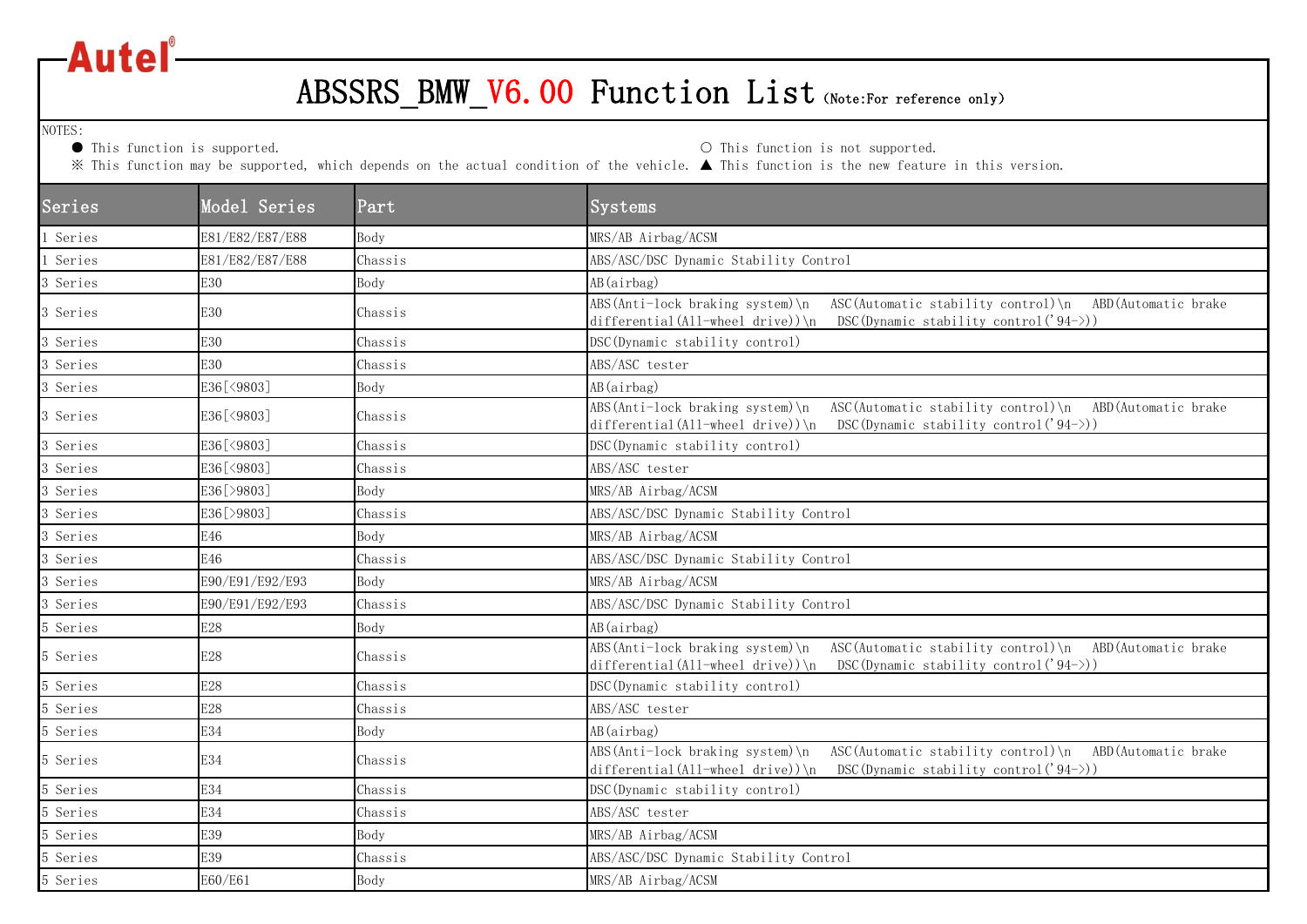| Series    | Model Series | Part    | <b>Systems</b>                                                                                                                                                                           |
|-----------|--------------|---------|------------------------------------------------------------------------------------------------------------------------------------------------------------------------------------------|
| 5 Series  | E60/E61      | Chassis | ABS/ASC/DSC Dynamic Stability Control                                                                                                                                                    |
| 6 Series  | E24          | Body    | AB(airbag)                                                                                                                                                                               |
| 6 Series  | E24          | Chassis | ABS(Anti-lock braking system)\n<br>ASC (Automatic stability control) \n ABD (Automatic brake<br>differential (All-wheel drive)) \n                DSC (Dynamic stability control('94->)) |
| 6 Series  | E24          | Chassis | DSC (Dynamic stability control)                                                                                                                                                          |
| 6 Series  | E24          | Chassis | ABS/ASC tester                                                                                                                                                                           |
| 6 Series  | E63/E64      | Body    | MRS/AB Airbag/ACSM                                                                                                                                                                       |
| 6 Series  | E63/E64      | Chassis | ABS/ASC/DSC Dynamic Stability Control                                                                                                                                                    |
| Series    | E23          | Body    | AB(airbag)                                                                                                                                                                               |
| Series    | E23          | Chassis | ASC (Automatic stability control) \n ABD (Automatic brake<br>$ABS(Anti-lock\ braking\ system) \n\$<br>differential (All-wheel drive)) \n  DSC (Dynamic stability control $('94-))$ )     |
| Series    | E23          | Chassis | DSC (Dynamic stability control)                                                                                                                                                          |
| Series    | E23          | Chassis | ABS/ASC tester                                                                                                                                                                           |
| Series    | E32          | Body    | AB(airbag)                                                                                                                                                                               |
| Series    | E32          | Chassis | ABS(Anti-lock braking system)\n ASC(Automatic stability control)\n ABD(Automatic brake<br>differential (All-wheel drive)) \n DSC (Dynamic stability control $('94-))$                    |
| Series    | E32          | Chassis | DSC (Dynamic stability control)                                                                                                                                                          |
| Series    | E32          | Chassis | ABS/ASC tester                                                                                                                                                                           |
| Series    | E38          | Body    | MRS/AB Airbag/ACSM                                                                                                                                                                       |
| Series    | E38          | Chassis | ABS/ASC/DSC Dynamic Stability Control                                                                                                                                                    |
| Series    | E65          | Chassis | ABS/ASC/DSC Dynamic Stability Control                                                                                                                                                    |
| 8 Series  | E31          | Body    | AB(airbag)                                                                                                                                                                               |
| 8 Series  | E31          | Chassis | ABS(Anti-lock braking system)\n ASC(Automatic stability control)\n ABD(Automatic brake<br>differential (All-wheel drive)) \n                 DSC (Dynamic stability control('94->))      |
| 8 Series  | E31          | Chassis | DSC (Dynamic stability control)                                                                                                                                                          |
| 8 Series  | E31          | Chassis | ABS/ASC tester                                                                                                                                                                           |
| X3 Series | E83          | Body    | MRS/AB Airbag/ACSM                                                                                                                                                                       |
| X3 Series | E83          | Chassis | ABS/ASC/DSC Dynamic Stability Control                                                                                                                                                    |
| X5 Series | E53          | Body    | MRS/AB Airbag/ACSM                                                                                                                                                                       |
| X5 Series | E53          | Chassis | ABS/ASC/DSC Dynamic Stability Control                                                                                                                                                    |
| X5 Series | E70          | Body    | MRS/AB Airbag/ACSM                                                                                                                                                                       |
| X5 Series | E70          | Chassis | ABS/ASC/DSC Dynamic Stability Control                                                                                                                                                    |
| X6 Series | E71          | Body    | MRS/AB Airbag/ACSM                                                                                                                                                                       |
| X6 Series | E71          | Chassis | ABS/ASC/DSC Dynamic Stability Control                                                                                                                                                    |
| Z Series  | E30          | Body    | AB(airbag)                                                                                                                                                                               |
| Z Series  | E30          | Chassis | ABS (Anti-lock braking system) \n<br>ASC(Automatic stability control)\n<br>ABD (Automatic brake<br>differential(All-wheel drive))\n<br>DSC (Dynamic stability control ('94->))           |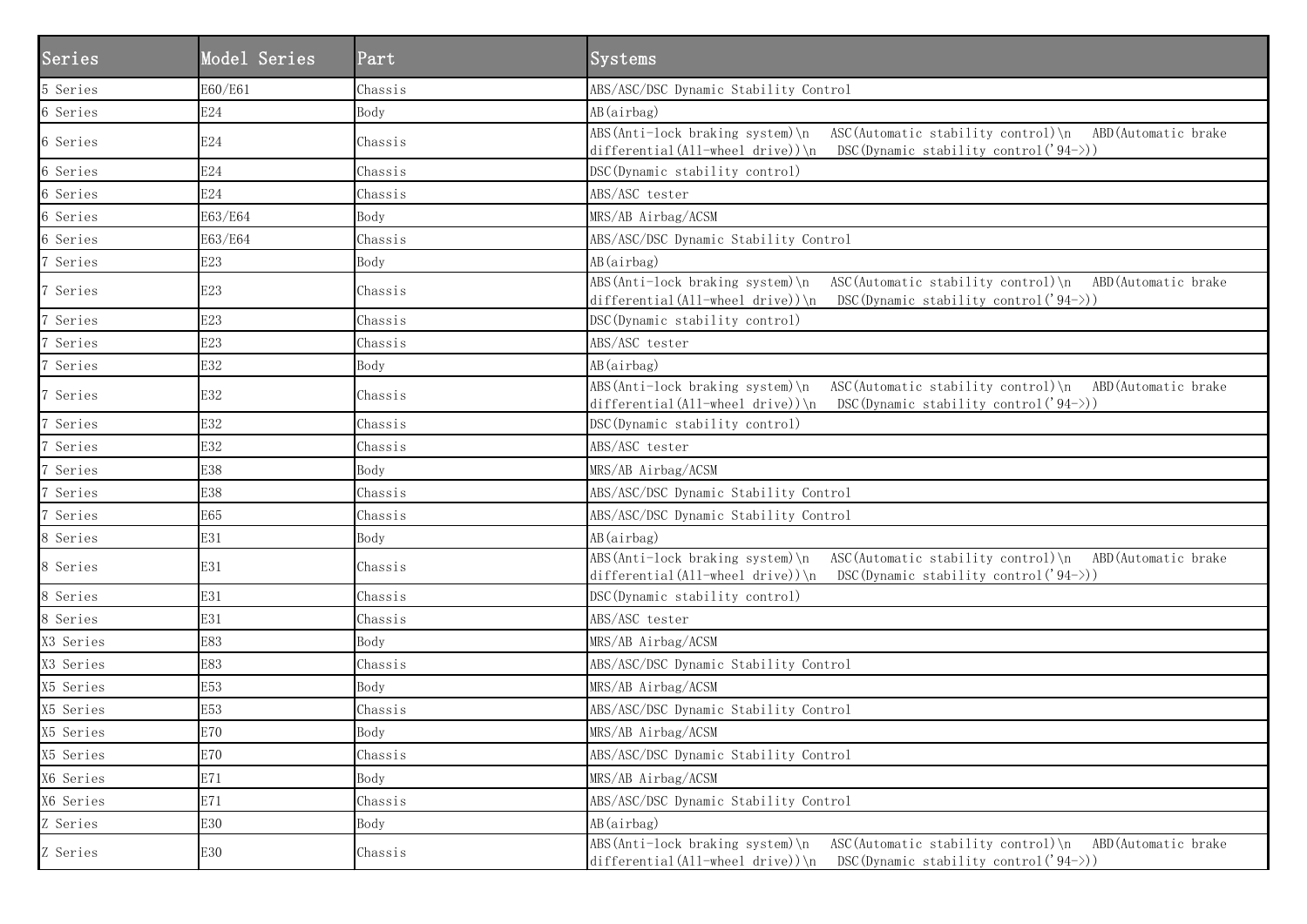| Series    | Model Series    | Part    | Systems                               |
|-----------|-----------------|---------|---------------------------------------|
| Z Series  | E30             | Chassis | DSC (Dynamic stability control)       |
| Z Series  | E30             | Chassis | ABS/ASC tester                        |
| Z3 Series | E36             | Body    | MRS/AB Airbag/ACSM                    |
| Z3 Series | E36             | Chassis | ABS/ASC/DSC Dynamic Stability Control |
| Z4 Series | E85/E86         | Body    | MRS/AB Airbag/ACSM                    |
| Z4 Series | E85/E86         | Chassis | ABS/ASC/DSC Dynamic Stability Control |
| Z8 Series | E52             | Body    | MRS/AB Airbag/ACSM                    |
| Z8 Series | E52             | Chassis | ABS/ASC/DSC Dynamic Stability Control |
| Z Reihe   | Z4_E89          | Chassis | ABS/ASC/DSC Dynamic Stability Control |
| Z Reihe   | Z4_E89          | Body    | MRS/AB Airbag/ACSM                    |
| Series    | F <sub>20</sub> | Chassis | DSC Dynamic Stability Control         |
| Series    | F <sub>20</sub> | Body    | ACSM Crash Safety Module              |
| 3 Series  | F30             | Chassis | DSC Dynamic Stability Control         |
| 3 Series  | F30             | Body    | ACSM Crash Safety Module              |
| 5 Series  | <b>F07</b>      | Chassis | DSC Dynamic Stability Control         |
| 5 Series  | <b>F07</b>      | Body    | ACSM Crash Safety Module              |
| 5 Series  | F10/F11         | Chassis | DSC Dynamic Stability Control         |
| 5 Series  | F10/F11         | Body    | ACSM Crash Safety Module              |
| 5 Series  | F18             | Chassis | DSC Dynamic Stability Control         |
| 5 Series  | F18             | Body    | ACSM Crash Safety Module              |
| 6 Series  | F12/F13         | Chassis | DSC Dynamic Stability Control         |
| 6 Series  | F12/F13         | Body    | ACSM Crash Safety Module              |
| Series    | F01/F02/F04     | Chassis | DSC Dynamic Stability Control         |
| Series    | F01/F02/F04     | Body    | ACSM Crash Safety Module              |
| X3 Series | F25             | Chassis | DSC Dynamic Stability Control         |
| X3 Series | F25             | Body    | ACSM Crash Safety Module              |
| X6 Series | E72             | Chassis | DSC Dynamic Stability Control         |
| X6 Series | E72             | Body    | ACSM Crash Safety Module              |
| X1 Series | E84             | Chassis | DSC Dynamic Stability Control         |
| X1 Series | E84             | Body    | ACSM Crash Safety Module              |
| 2 Series  | ${\rm F}22$     | Chassis | DSC Dynamic Stability Control         |
| 2 Series  | F22             | Body    | ACSM Crash Safety Module              |
| 3 Series  | F34             | Chassis | DSC Dynamic Stability Control         |
| 3 Series  | F34             | Body    | ACSM Crash Safety Module              |
| 4 Series  | F32/F33         | Chassis | DSC Dynamic Stability Control         |